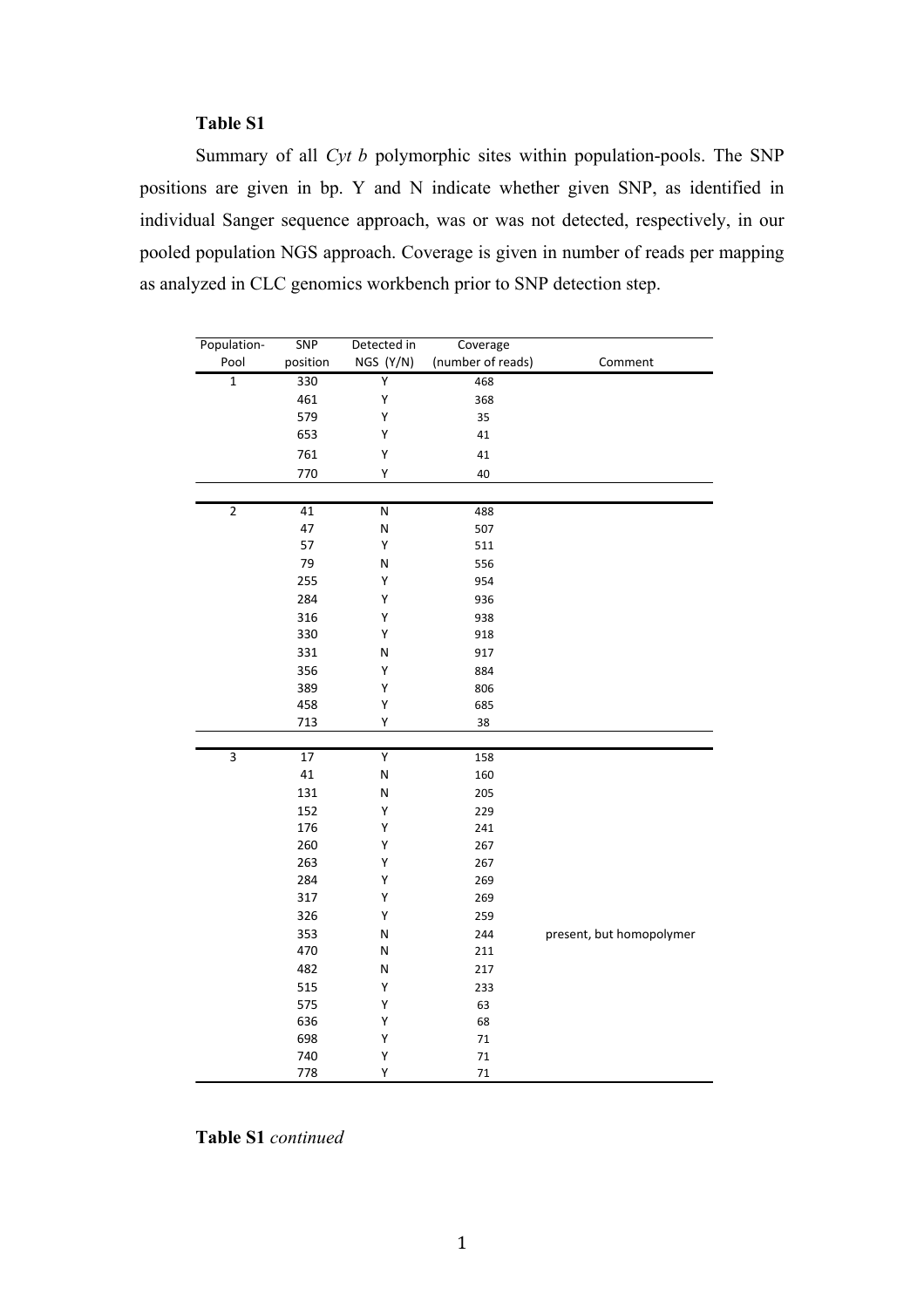| 4      | 47  | Υ         | 178  |                           |
|--------|-----|-----------|------|---------------------------|
|        | 57  | Υ         | 185  |                           |
|        | 144 | Υ         | 268  |                           |
|        | 199 | Υ         | 307  |                           |
|        | 356 | Υ         | 334  |                           |
|        | 759 | N         | 5    | present, but low coverage |
|        |     |           |      |                           |
|        | 770 | Ν         | 5    | present, but low coverage |
|        |     |           |      |                           |
| 5      | 79  | N         | 870  |                           |
|        | 89  | Υ         | 878  |                           |
|        | 245 | Υ         | 1299 |                           |
|        | 335 | Ν         | 1251 |                           |
|        | 573 | Υ         | 116  |                           |
|        | 594 | Ν         | 120  | present, but homopolymer  |
|        | 627 | Υ         | 127  |                           |
|        | 650 | Υ         | 137  |                           |
|        | 720 | Υ         | 136  |                           |
|        |     |           |      |                           |
| 6      | 41  | Υ         | 486  |                           |
|        | 79  | N         | 487  |                           |
|        | 113 | Υ         | 485  |                           |
|        |     |           |      |                           |
|        | 152 | Υ         | 486  |                           |
|        | 326 | Υ         | 269  |                           |
|        | 330 | Υ         | 270  |                           |
|        | 636 | Ν         | 17   | present, but low coverage |
|        | 740 | Υ         | 27   |                           |
|        | 774 | Υ         | 27   |                           |
|        | 782 | Υ         | 27   |                           |
|        | 800 | Υ         | 27   |                           |
|        | 809 | Υ         | 27   |                           |
|        |     |           |      |                           |
| 7      | 41  | N         | 180  |                           |
|        | 356 | Υ         | 203  |                           |
|        | 401 | Υ         | 213  |                           |
|        |     |           |      |                           |
|        | 579 | N         | 5    | present, but low coverage |
|        | 650 | Ν         | 8    | present, but low coverage |
|        | 653 | N         | 8    | low coverage              |
|        |     |           |      |                           |
| 8      | 57  | Y         | 88   |                           |
|        | 356 | Υ         | 111  |                           |
|        | 594 | N         | 4    | present, but low coverage |
|        | 650 | N         | 3    | low covergae              |
|        | 744 | N         | 2    | present, but low coverage |
|        |     |           |      |                           |
| 9      | 79  | ${\sf N}$ | 1249 |                           |
|        | 182 | Υ         | 739  |                           |
|        |     |           |      |                           |
| $10\,$ | 255 | Υ         | 65   |                           |
|        | 305 | ${\sf N}$ | 93   | present, but homopolymer  |
|        | 330 | N         | 111  | present, but homopolymer  |
|        | 356 | Υ         | 112  |                           |
|        | 389 | Υ         | 114  |                           |
|        | 458 | Υ         | 117  |                           |
|        | 699 | N         | 25   | homopolymer               |

Table S1 continued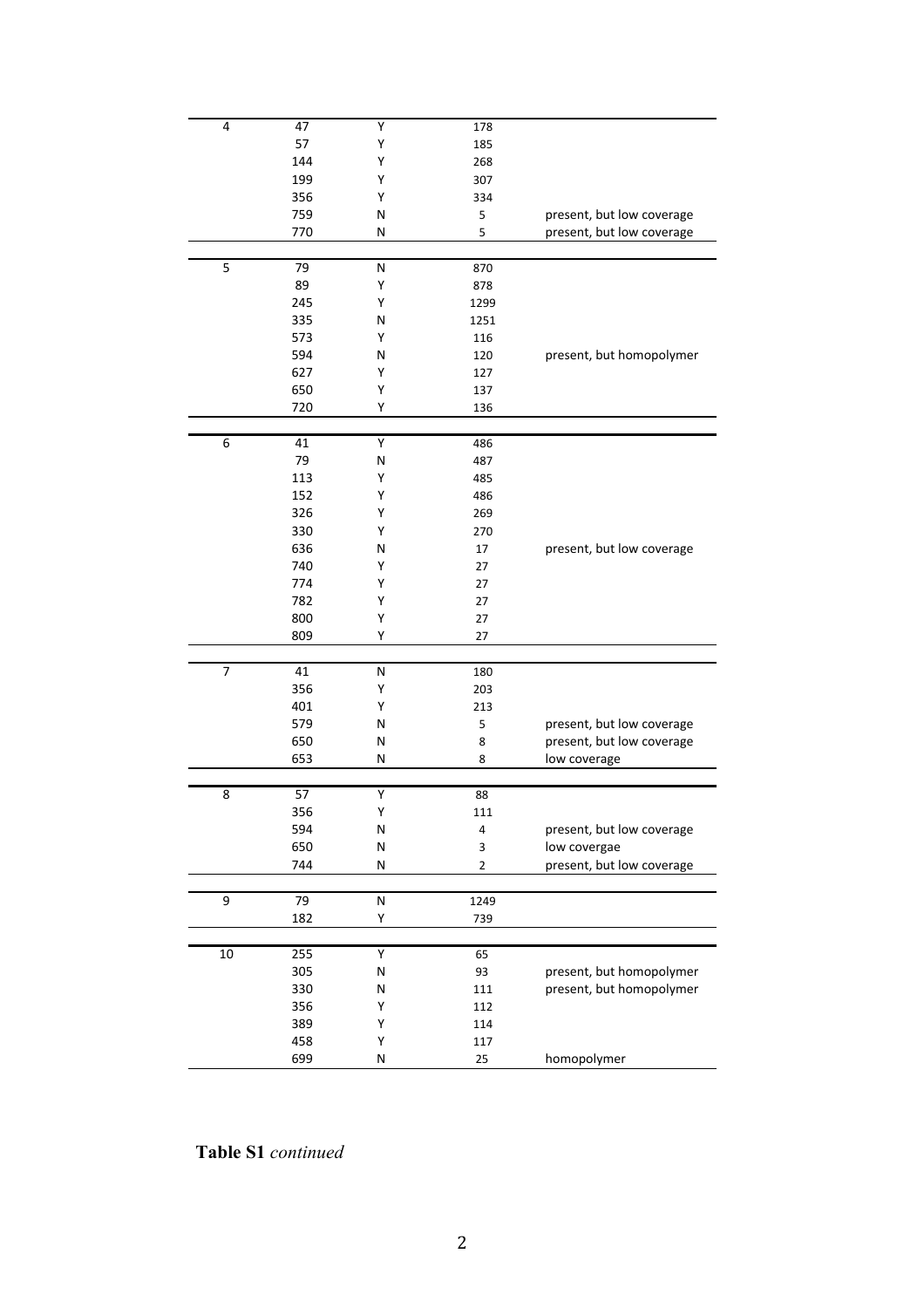| 11 | 41  | Ν | 201  |                           |
|----|-----|---|------|---------------------------|
|    | 86  | Υ | 201  |                           |
|    | 158 | N | 208  | present, but homopolymer  |
|    | 263 | Ν | 93   | present, but homopolymer  |
|    | 335 | Υ | 198  |                           |
|    |     |   |      |                           |
|    | 356 | Υ | 199  |                           |
|    | 515 | Υ | 231  |                           |
|    | 608 | Ν | 7    | low coverage              |
|    | 653 | Ν | 14   | present, but low coverage |
|    | 693 | Ν | 16   | low coverage              |
|    | 778 | Ν | 15   | low coverage              |
|    |     |   |      |                           |
| 12 | 89  | Υ | 127  |                           |
|    |     |   |      |                           |
|    | 573 | Ν | 7    | present, but low coverage |
|    | 627 | Ν | 8    | present, but low coverage |
|    | 650 | Ν | 13   | present, but low coverage |
|    | 720 | Ν | 13   | present, but low coverage |
|    |     |   |      |                           |
| 13 | 41  | Y | 260  |                           |
|    | 152 | Υ | 264  |                           |
|    | 326 | Υ | 196  |                           |
|    |     |   |      |                           |
|    | 330 | Υ | 198  |                           |
|    | 636 | Ν | 27   | present, but low coverage |
|    | 681 | Ν | 38   | present, but low coverage |
|    | 740 | Υ | 37   |                           |
|    | 774 | Υ | 37   |                           |
|    | 782 | Υ | 37   |                           |
|    | 800 | Υ | 37   |                           |
|    |     |   |      |                           |
|    | 809 | Υ | 37   |                           |
|    |     |   |      |                           |
| 14 | 41  | Ν | 56   |                           |
|    | 330 | Ν | 24   | present, but low coverage |
|    | 461 | Υ | 40   |                           |
|    | 579 | Ν | 6    | present, but low coverage |
|    | 638 | Ν | 17   | present, but low coverage |
|    | 653 | Ν | 17   | present, but low coverage |
|    | 761 | Ν | 16   | present, but low coverage |
|    | 770 | Ν |      |                           |
|    |     |   |      |                           |
|    |     |   | 16   | present, but low coverage |
|    |     |   |      |                           |
| 15 | 41  | Ν | 1279 |                           |
|    | 62  | Υ | 1365 |                           |
|    | 137 | Υ | 1850 |                           |
|    | 222 | Υ | 2183 |                           |
|    |     | Υ |      |                           |
|    | 272 |   | 2085 |                           |
|    | 456 | Υ | 1733 |                           |
|    | 543 | Υ | 1947 |                           |
|    | 599 | Υ | 242  |                           |
|    | 636 | Υ | 277  |                           |
|    |     |   |      |                           |
| 16 | 41  | N | 465  |                           |
|    | 330 | Υ | 894  |                           |
|    | 461 | Υ | 736  |                           |
|    |     | Υ |      |                           |
|    | 516 |   | 780  |                           |
|    | 579 | Υ | 50   |                           |
|    | 653 | Υ | 65   |                           |
|    | 761 | Υ | 65   |                           |
|    | 770 | Υ | 65   |                           |
|    | 79  |   |      |                           |